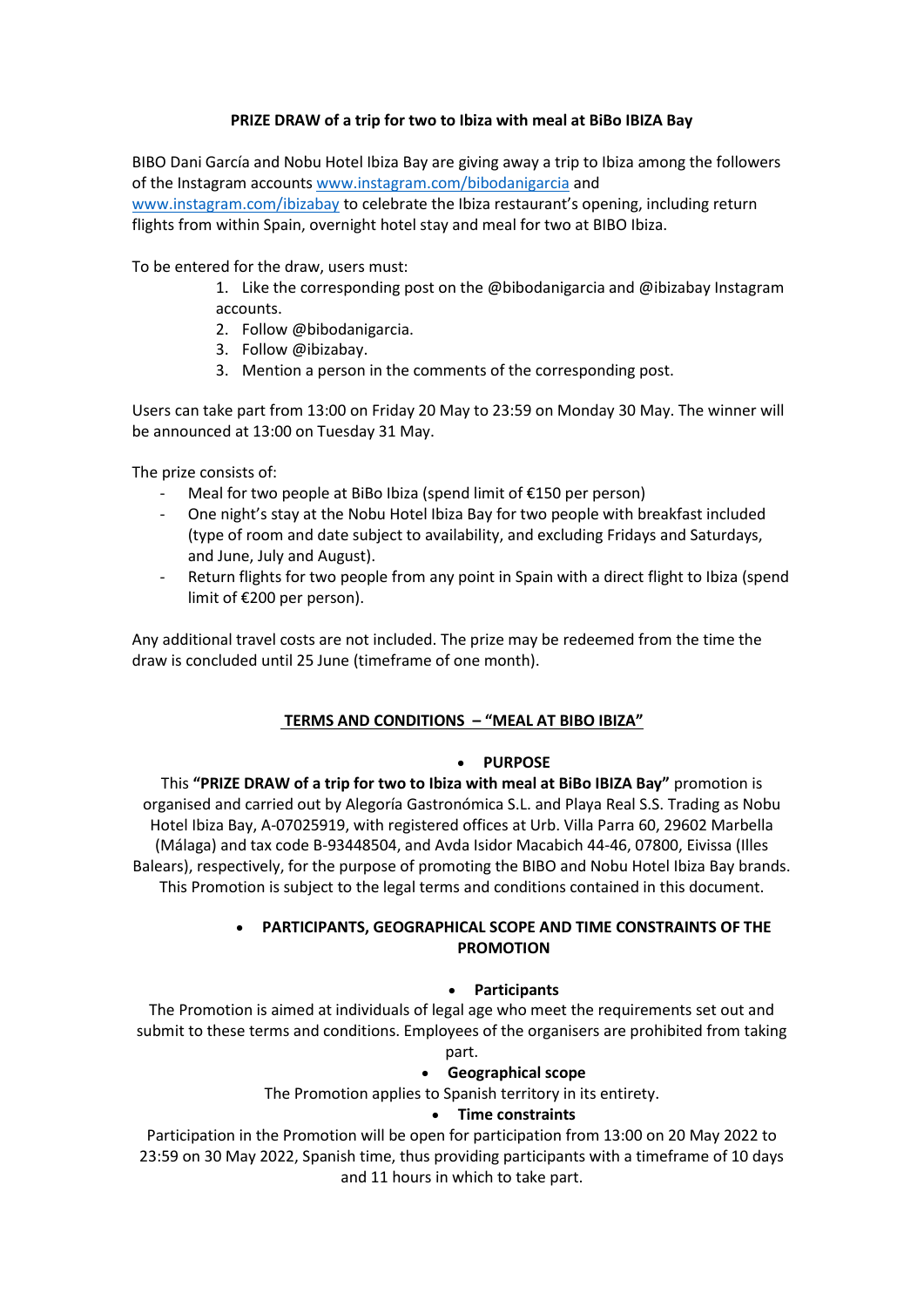The organisers reserve the right to suspend, postpone, cancel or modify said Timeframe at any time prior to its end, provided that there is suitable cause to do so.

#### • **REQUIREMENTS TO TAKE PART IN THE PROMOTION**

- Participation in the Promotion is reserved to individuals who: (i) meet the requirements established in clause II of these terms and conditions; and (ii) participate correctly on the Instagram post during the established Timeframe.
- All individuals who meet said requirements shall be referred to jointly as the Participants.

### • **MECHANICS OF THE PROMOTION**

o All participants who meet the requirements established in paragraphs II and III (the Requirements) may take part in the Promotion. On Instagram, and within the timeframe, Participants must 'like' the corresponding post, follow the account @bibodanigarcia, follow the account @ibizabay and name a different person in each comment as many times as they wish in order to enter into the **"PRIZE DRAW of a trip for two to Ibiza with meal at BiBo IBIZA Bay"** to win the prize of a "Trip for two people to Instagram with meal at BiBo IBIZA".

> o The winner will be chosen at random digitally and will be contacted by private Instagram message, in which their personal data will be requested.

> o To redeem the Prize, the winner must provide the Organisers, Nobu Hotel Ibiza Bay, with their details and specify a date on which to enjoy the prize before the agreed timeframe comes to an end. Hotel Nobu Ibiza Bay will take care of all administrative elements of the prize.

- o The winner will also be announced in the Stories of the Organisers' Instagram accounts, @bibodanigarcia and @ibizabay.
- o The Organisers will not accept any means of participation other than that established in these terms and conditions.
- $\circ$  By taking part in the Promotion, Participants accept these terms and conditions.

#### • **PRIZES AND INFORMING THE WINNERS**

 $\circ$  The winner will be entitled to receive the stipulated Prize. This Prize Draw consists of ONE (1) Prize: "one trip for two to BiBo Ibiza" and includes a meal for two people at BiBo Ibiza Bay, one night's stay for two people at Nobu Hotel Ibiza Bay, and return flight for two people from and to a location in Spain.

- o The winner will have a period of ONE (1) MONTH, until 20 July 2022, to claim the prize, and may only redeem it from the time the draw is concluded until 25 June (timeframe of one month).
	- $\circ$  If after the timeframe specified in this paragraph the prize has not been redeemed by the winner, the prize will be rendered void.
- o The Organisers will not accept any means of delivery of the Prize other than that established in these terms and conditions.
	- o The Organisers reserve the right, should it be necessary, to alter the Prize for another product of similar characteristics.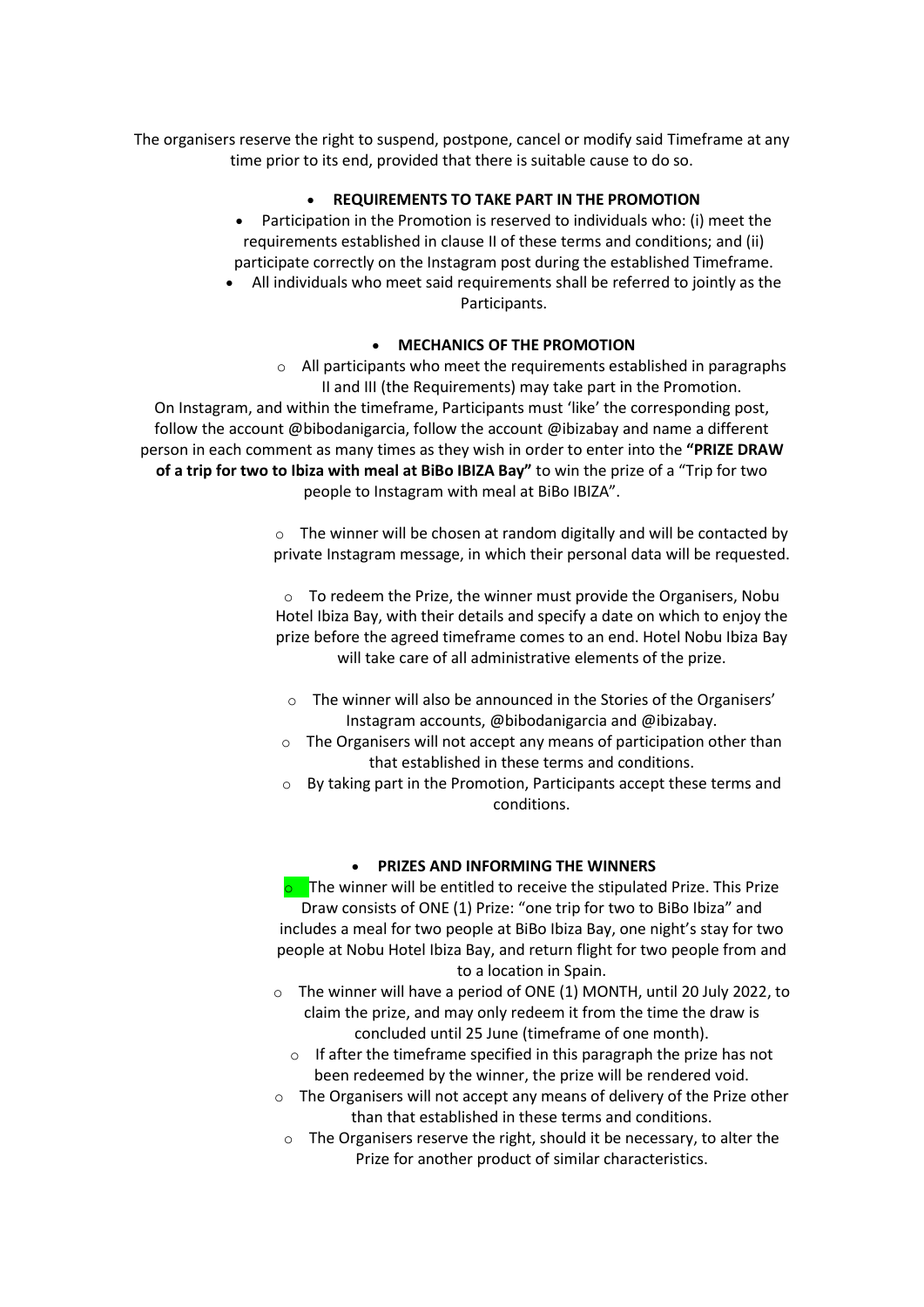#### • **GENERAL PROVISIONS AND LIMITATION OF LIABILITY**

 $\circ$  Although the Organisers will do everything in their power to prevent inaccurate or false data being provided by the Participants, the Organisers will not be held liable for the veracity of any information that they provide.

Observance of these terms and conditions by the Participants in the Promotion may be verified using the means available to the Organisers, who reserve the right to conduct any checks that they deem necessary. Non-compliance by any Participant of these terms and conditions will entail automation revocation of said participation in the Promotion.

• The Organisers reserve the right to disqualify, at their sole discretion, any participation which (i) manipulates or attempts to manipulate the Prize Draw; (ii) violates any of the clauses in these terms and conditions; or (iii) abuses, threatens or harasses any other Participants or third parties.

• The Organisers may make any necessary decisions to resolve any disputes and conflicts that arise during the course of the Prize Draw, provided that they are fair and not unduly detrimental to the Participants.

• Any complaints in relation to or regarding the Prize Draw must be made no later than two months following its completion. Once this period has elapsed, Participants will lose any right of redress.

#### • **ACCEPTANCE AND FORMALISATION OF THE TERMS AND CONDITIONS**

o Participation in the Prize Draw implies full acceptance of these Terms and Conditions. The Organisers reserve the right to alter these terms and conditions if required to do so by circumstance and resolve any doubts arising from any circumstances not provided for herein.

 $\circ$  In the event of any clauses in these terms and conditions being declared null or void, all the other unaffected clauses will remain in effect.

o The terms and conditions may be viewed by Participants on the website[s www.grupodanigarcia.com](http://www.grupodanigarcia.com/) and <https://www.nobuhotelibizabay.com/es>

o The Organisers also reserve the right to cancel, postpone, cut back or modify the Promotion if the circumstances so require, without any requirement to justify any such decision, and will not be held liable for any circumstance resulting from the same.

#### • **DATA PROTECTION**

In order to comply with our duty of disclosure regarding how we process your personal data, you are informed that the data controllers are the company Alegoría Gastronómica, S.L., with registered offices at Urb. Villa Parra, 60, 29602 Marbella (Málaga) and tax code B-93448504; and Playa Real SA Trading as Nobu Hotel Ibiza Bay, A-07025919, with registered offices at Avda Isidor Macabich 44-46, 07800, Eivissa (Illes Balears).

You are also informed that we will process your data solely with your consent, and in order to manage your participation in the Prize Draw and manage delivery of the prize. In turn, as indicated in paragraph 4.5 of these terms and conditions, the Organisers may publish the